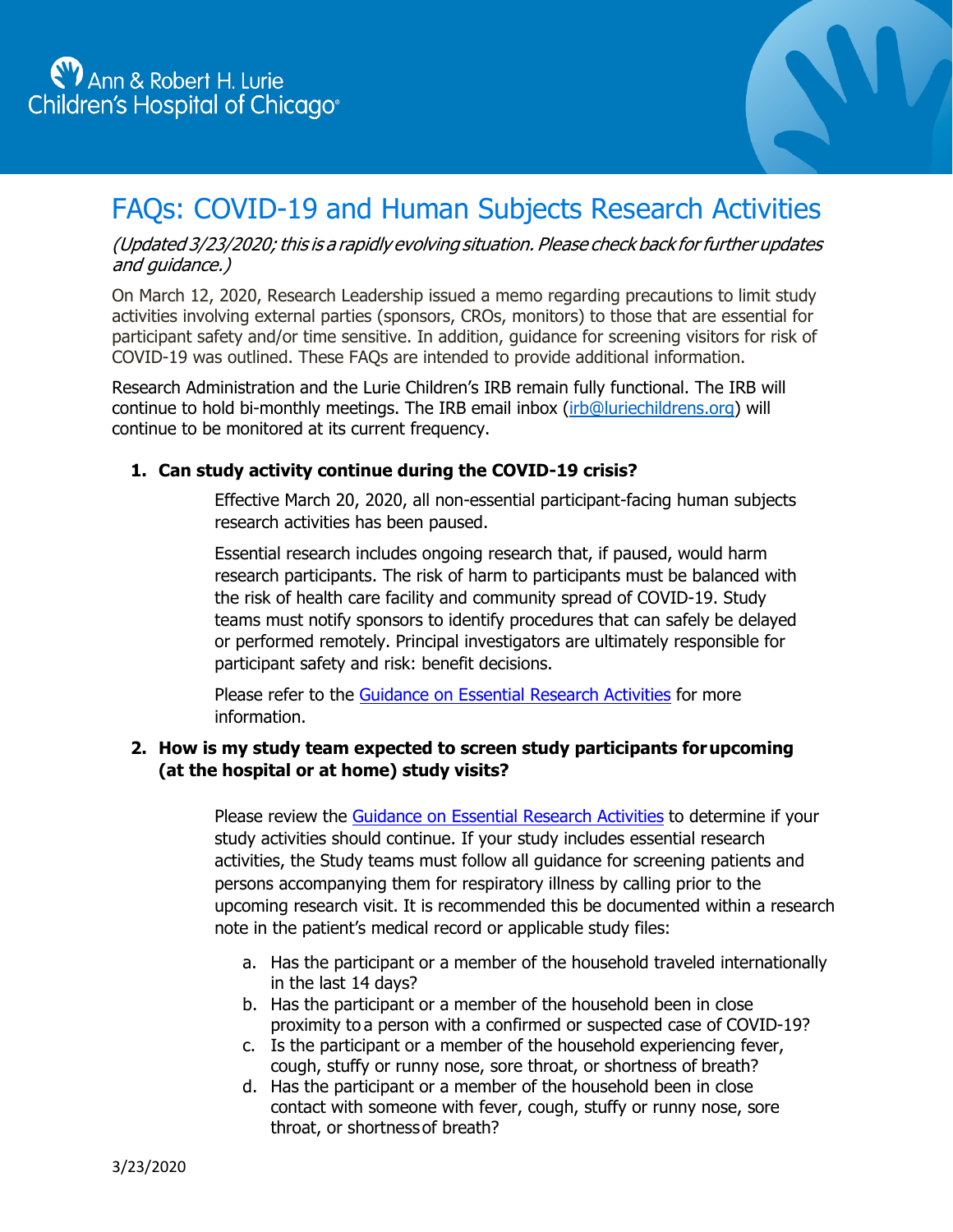

If the answer to any of these questions is yes, the visit should be postponed for a minimum of 14 days. New screening must be performed before conducting any postponed visit.

# **3. Can I conduct my research procedures remotely?**

Yes, study procedures that must continue and can be completed without requiring face-to-face interaction with the participant should be conducted remotely. Such changes may include the elimination of/reduction in study visits, a shift from onsite visits to telemedicine or home healthcare by a third party agency, collection of labs offsite, changes in the provision of investigational product (IP), etc.

If the current IRB approved protocol does not allow for this, a modification can be submitted to the IRB. (Not necessary for studies deemed Exempt.) It is understood that study protocols may not be officially amended to reflect all changes. Submit clear documentation (from the sponsor and/or PI) that outlines the changes, the rationale for the changes, the expected duration of the changes (i.e., temporary or permanent), etc. Keep in mind that the IRB needs enough information to assess how the changes impact the risks and benefits to participants.

Alert the IRB staff via e-mail: [irb@luriechildrens.org](mailto:irb@luriechildrens.org) and such modifications will be given priority review. Ensure that relevant communication about altering study procedures is maintained in your regulatory files. If there is an immediate hazard to conducting a study visit in person, changes can be made and then reported to the Lurie Children's IRB within 72 hours.

**\*\*IMPORTANT\*\*** To ensure timely review, please do not include other changes to your study in these special modification submissions beyond those required to conduct study procedures remotely.

Please note: It may not be necessary to modify your IRB-approved protocol if it does not specify whether interaction will occur in person or remotely.

## **4. Does my COVID-19 related modification require re-consent?**

The regulations require initial consent from participants which includes notifying them of significant new findings that may impact their willingness to continue participation. The IRB will determine if reconsent is necessary for modifications or if the new information can be presented to participants in a different format (consent addendum, memo, orally by phone or phone, etc.). It is important for the PI/study team to thoroughly document how participants were informed of the new findings or protocol modifications. The IRB will be flexible and encourage the least burdensome approach for the participant.

#### **5. Can I consent a participant remotely?**

If you plan to conduct consent remotely (via phone or by e-consenting), if not previously approved by the IRB, submit a modification prior to implementation. Please reference the IRB Policies and Procedures Manual for information on alternative consent processes: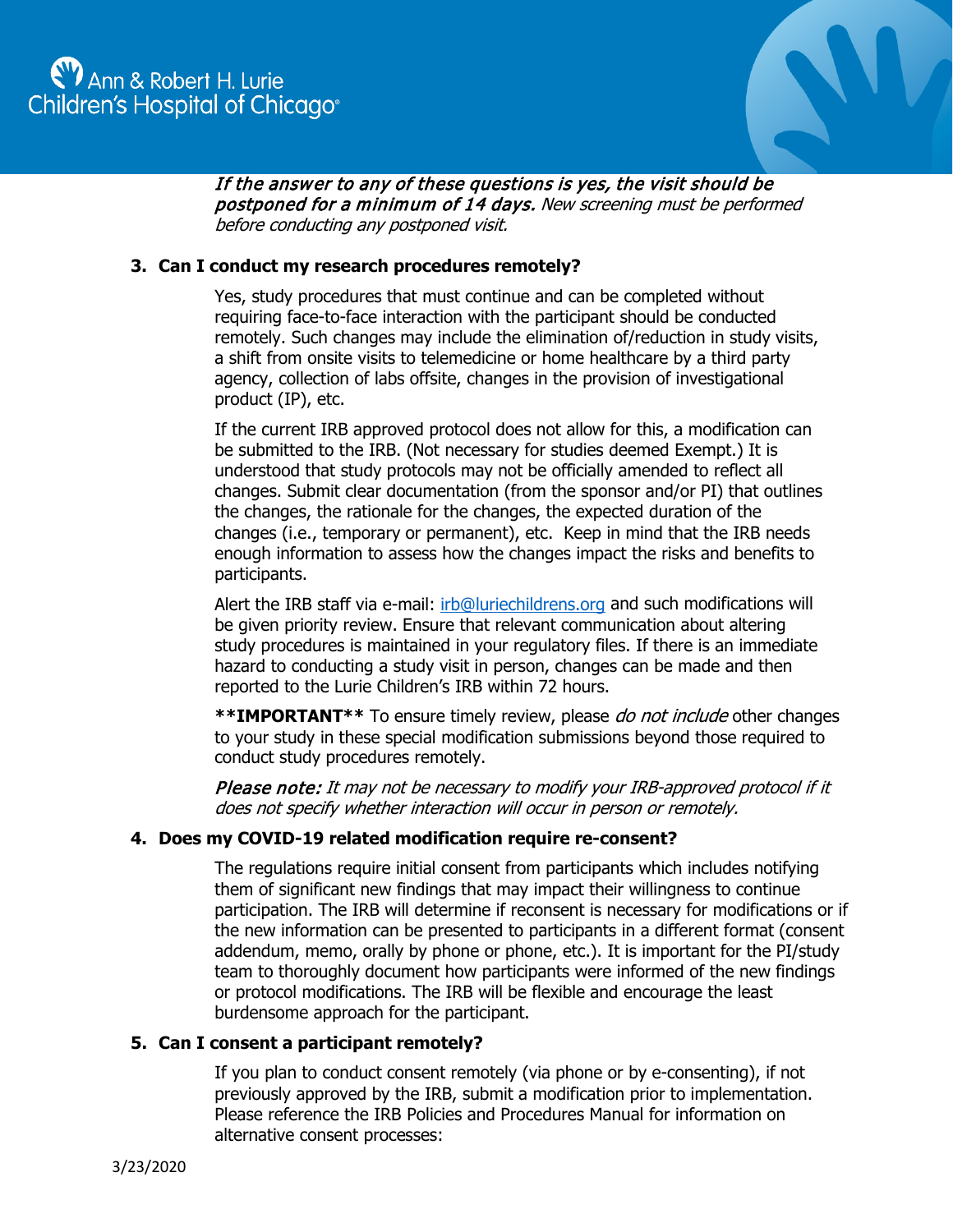

[https://www.luriechildrens.org/globalassets/documents/luriechildrens.org/resear](https://www.luriechildrens.org/globalassets/documents/luriechildrens.org/research/research-management--support/researcher-toolkit/irb-resources/irb-ppmanualsection-11.pdf) [ch/research-management--support/researcher-toolkit/irb-resources/irb](https://www.luriechildrens.org/globalassets/documents/luriechildrens.org/research/research-management--support/researcher-toolkit/irb-resources/irb-ppmanualsection-11.pdf)[ppmanualsection-11.pdf](https://www.luriechildrens.org/globalassets/documents/luriechildrens.org/research/research-management--support/researcher-toolkit/irb-resources/irb-ppmanualsection-11.pdf)

For externally sponsored (industry or other multi-site) studies, it is important to have approval from the sponsor (or lead site) first. Ensure that relevant communication about altering patient schedules is maintained in your regulatory files.

## **6. Should I prepare to potentially transfer on site study visits to in-homevisits due to increased restrictions at Lurie Children's or travel restrictions?**

For externally sponsored studies, please notify sponsors of current, and the potential for future, restrictions including suspension of research activities. Inquire about plans that are in place, or being developed, for in-home visits or use of community resources (such as local laboratories).

In order to conduct study visits in home, a licensed agency must be engaged, and a proper legal agreement executed. The study's IRB submission must be updated accordingly. The IRB has established an expedited review process for any such requests to avoid delays. OSP should be contacted to execute the proper agreements.

## **7. How do I work with my study's sponsor to communicate and prepare for increased visitor and/or travel restrictions?**

We recommend that you forward your study sponsor the Lurie Children's Clinical Research Activities Guidance Documents found on the Lurie website for COVID-19 response [https://www.luriechildrens.org/en/for-healthcare](https://www.luriechildrens.org/en/for-healthcare-professionals/education/2019-novel-coronavirus-2019-ncov-faq-for-lurie-childrens-healthcare-providers/)[professionals/education/2019-novel-coronavirus-2019-ncov-faq-for-lurie](https://www.luriechildrens.org/en/for-healthcare-professionals/education/2019-novel-coronavirus-2019-ncov-faq-for-lurie-childrens-healthcare-providers/)[childrens-](https://www.luriechildrens.org/en/for-healthcare-professionals/education/2019-novel-coronavirus-2019-ncov-faq-for-lurie-childrens-healthcare-providers/) [healthcare-providers/.](https://www.luriechildrens.org/en/for-healthcare-professionals/education/2019-novel-coronavirus-2019-ncov-faq-for-lurie-childrens-healthcare-providers/) Work with your study sponsor for a plan to address visit window deviations and/or missed assessments.

## **8. Is it okay to send regulatory or study documents via e-mail?**

If a study monitor and/or sponsor requests regulatory documents to review remotely, you may send documents that do not contain Protected Health Information (PHI).

Source documents containing PHI should not be sent via e-mail or fax. Health information and study documents that contain any of the 18 HIPAA [identifiers](https://privacyruleandresearch.nih.gov/pr_08.asp) are considered PHI. Patient medical records may be shared via EpicCareLink.

## **9. What should I do if the study sponsor or lead site temporarily pause study activities?**

Submit a Modification for acknowledgement in Cayuse IRB. This is not required for Exempt studies.

## **10. What resources can I share with participants concerned with exposure?**